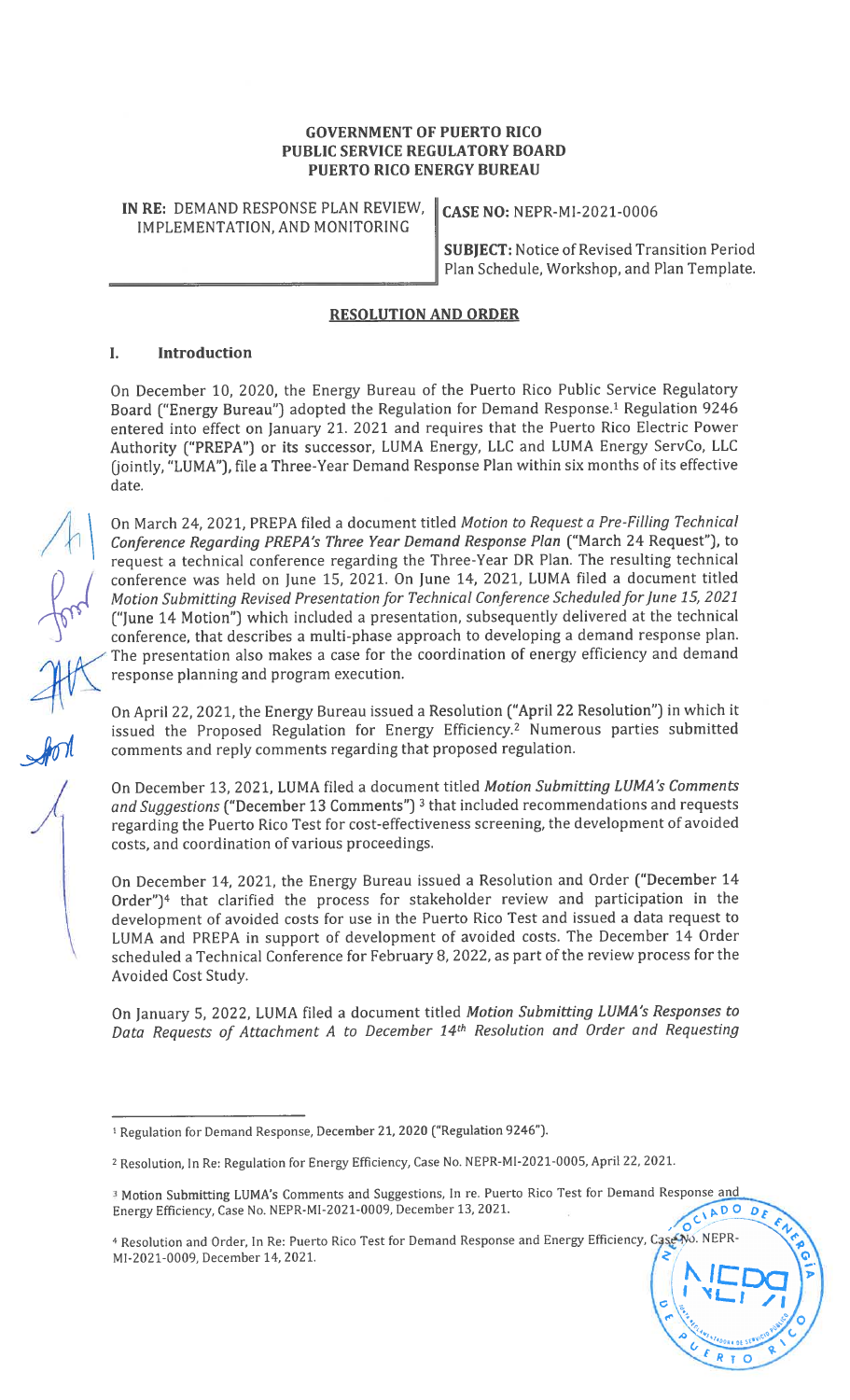Clarifications and Request for Confidential Treatment ("January 5 Response"),<sup>5</sup> accompanying a response to the Energy Bureau's December 14 Order including the data request. Through the January <sup>5</sup> Response, LUMA requested clarification regarding whether the December 14 Order incorporated a response to the December 13 Comments. LUMA also reminded the Energy Bureau of LUMA's earlier filings regarding the timing and coordination of the Three-Year Plans for Energy Efficiency and Demand Response.

On January 21, 2022, the Energy Bureau published the final version of the Regulation for Energy Efficiency ("EE Regulation"), upon submission of that Regulation to the Puerto Rico State Department.

The primary purpose of this Resolution and Order is to detail three actions that directly follow from the EE Regulation. These actions are 1) to establish a schedule for the filing of the first Three-Year DR Plan to coincide with the Transition Period Plan and the start of energy efficiency programs; 2) to invite all stakeholders to participate in a workshop to be held on February 28, 2022 at 10:00 a.m., regarding the process for developing and implementing the Three-Year DR Plan and its association with the Transition Period Plan; and 3) to provide a template for the Transition Period Plan under Section 2.02(C)(4) of the EE Regulation.

<sup>A</sup> related purpose of this Resolution and Order is to address those aspects of LUMA's presentation included in the June 14 Motion, December 13 Comments, and January <sup>5</sup> Response that relate to the coordination of various processes to implement the EE Regulation and Regulation for Demand Response. The Energy Bureau is simultaneously issuing an order in Case No. NEPR-MI-2021-0009 that addresses other aspects of LUMA's December 13 Comments and January 5 Response.<br>
II. Including Energy Efficiency in this Proceeding

Section 4.02(D) of the EE Regulation explicitly states that LUMA will design and implement integrated Energy Efficiency ("EE") and Demand Response ("DR") programs, that the planning processes for EE and DR should be consistent and coordinated, and that LUMA can combine the planning processes and documents for EE and DR. In its June 14 Motion, LUMA states a desire for such coordination. To best effectuate coordinated EE and DR planning, the Energy Bureau is expanding the scope of the instant proceeding to include EE alongside DR. The Energy Bureau will use this proceeding for actions related to developing the first Three-Year DR Plan and the Transition Period Plan for EE. When those plans are filed with the Energy Bureau, the Energy Bureau anticipates closing this proceeding and opening a separate proceeding for their formal consideration.

## III. Revised Schedule

The EE Regulation requires LUMA to file, on or before March 1, 2022, <sup>a</sup> Transition Period Plan, covering EE programs to be offered from July 1, 2022, to June 30, 2024. In recognition of unforeseen delays in the issuance of the EE Regulation, the Energy Bureau is amending the deadline to file the proposed Transition Period Plan, and the expected start date of the resulting programs. The Energy Bureau ORDERS LUMA to submit <sup>a</sup> proposed Transition Period Plan on or before June 6, 2022. The proposed Transition Period Plan shall cover the period from October 1, 2022, to June 30, 2024. LUMA shall begin implementing the Transition Period Plan no later than October 1, 2022, unless otherwise ordered by the Energy Bureau. As allowed by Section 2.01(C)(1) of the EE Regulation, LUMA may begin quick-start program implementation prior to October 1, 2022.

The Energy Bureau will open an appropriate new proceeding to evaluate the Transition Period Plan when it is filed.

 $\overline{5}$  Motion Submitting LUMA's Responses to Data Requests of Attachment A to December 14th Resolution and Order and Requesting Clarifications and Request for Confidential Treatment, In re: Puerto Rico Test for Demand Response and Energy Efficiency, Case No. NEPR-Ml-2021-0009, January 5, 2022.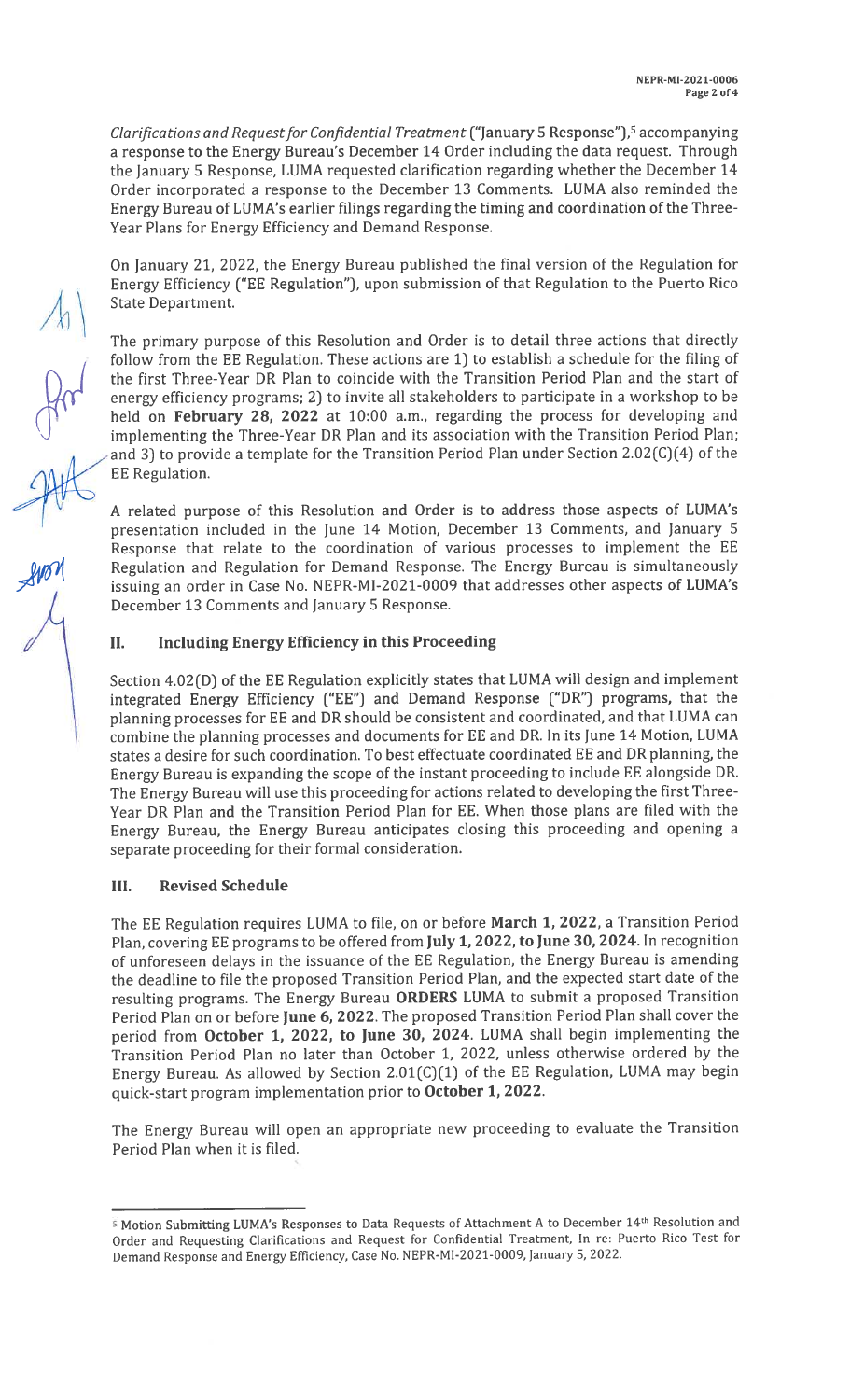DE ENE

Ŕ U.E.

The Energy Bureau sees no reason at this time to amend the schedule laid out in the EE Regulation for the first Three-Year EE Plan, which is due on March 1, 2024.

During the June 15, 2021, Technical Conference, and in its comments regarding the EE Regulation,<sup>6</sup> LUMA stated that the implementation of energy efficiency and demand response programs should be coordinated, and that integrated planning processes should be conducted for both types of distributed resources. The Energy Bureau agrees that the planning processes should be conducted in an integrated manner, and therefore the schedules for demand response should be aligned with those for energy efficiency.

Under Section 3.02 $(C)(1)$  of the DR Regulation, the Energy Bureau has the authority to establish the filing deadline for the Three-Year DR Plan. The Energy Bureau thereby ORDERS LUMA to file the first Three-Year DR Plan on or before June 6, 2022, and the second Three-Year DR Plan on or before March 1, 2024. The first Three-Year DR Plan shall cover a period of less than three years, namely October 1, 2022, to June 30, 2024.

IV. Technical Workshop

There are several simultaneous actions taking place related to the development of a robust pathway to implementing all cost-effective energy efficiency and demand response. These actions include:

- The development of the Puerto Rico Test for cost-effectiveness screening, as required by Section 4.02 of the DR Regulation and Section 5.02 of the EE Regulation, and the associated Avoided Cost Study (the subjects of Case No. NEPR MI-2021-0009)
- The solicitation of a consultant to conduct market baseline and potential studies or energy efficiency, as required by Sections 3.02(A) and 3.02(B) of the EE Regulation
- LUMA's ongoing efforts to prepare for demand response, as discussed during the June 15, 2021, Technical Conference
- LUMA's actions to prepare a Transition Period Plan for energy efficiency and demand response, as required by the EE Regulation and Section II of this Resolution and Order

In the interest of maximizing coordination and optimizing effort across these different actions, the Energy Bureau invites all interested stakeholders in EE and DR to attend <sup>a</sup> Workshop, to be held on February 28, 2022, at 10:00 a.m. In recognition of the health dangers presented by COVID-19, the Workshop will be held in a virtual meeting room using Microsoft Teams. Interested parties should email secretaria@irsp.pr.gov to obtain the link and instructions for participation. The Workshop will also be streamed on the Energy Bureau's YouTube channel.

The Energy Bureau will publish the agenda for the workshop in advance. LUMA should prepare to present, during the workshop, its current plans for the development and launch of quick-start EE and DR programs, as well as the other types of activities it is planning to undertake during the Transition Period to facilitate the ramp-up of EE and DR programs and development of the EE and DR workforce.

# V. Transition Period Plan Template

Sections 2.02(C)(4) and 4.02(F) of the EE Regulation allow the Energy Bureau to develop and issue templates for planning documents related to the Transition Period Plan and Three

<sup>&</sup>lt;sup>6</sup> Motion Submitting Comments to Proposed Regulation for Energy Efficiency, In re: Regulation for Energy Efficiency, Case No. NEPR-MI-2021-0005, June 28, 2021. Available at: https://energia.pr.gov/wpcontent/uploads/sites/7/2021/06/Motion-Submitting-Comments-to-Proposed-Regulation-for-Epergy Efficiencv-NEPR-Ml-2021-0005-1.pdf. Last visited January 20, 2022.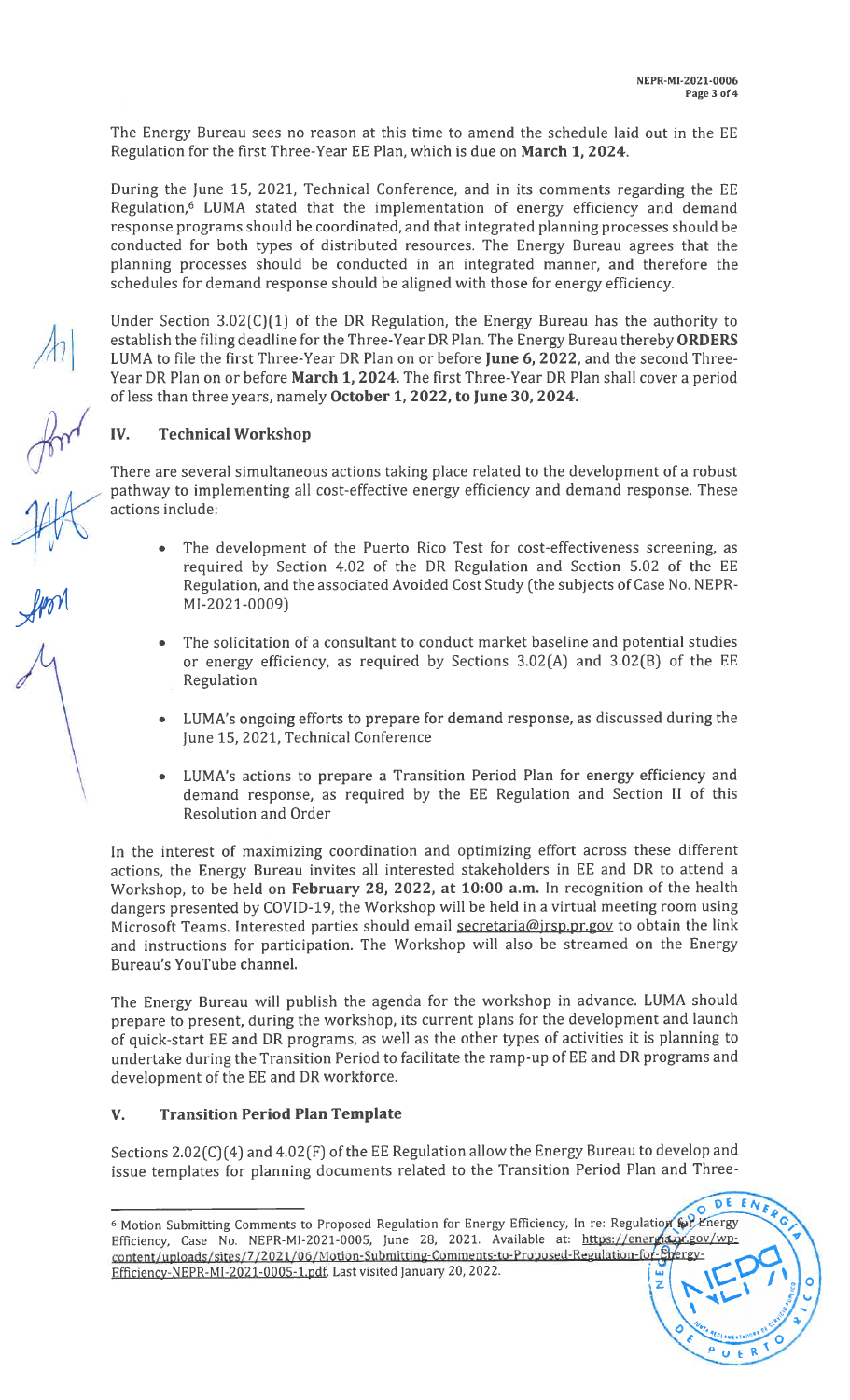Year EE Plans. The Energy Bureau has developed such templates for use in the Transition Period Plan. These documents are included as Appendix <sup>A</sup> to this Resolution and Order. The Energy Bureau ORDERS LLJMA to use the structure detailed in these template documents, and to provide all information laid out in these documents, when developing and filing its Transition Period Plan.

The Energy Bureau WARNS PREPA and LUMA that noncompliance with the Energy Bureau's orders or applicable legal requirements may carry the imposition on administrative fines of up to twenty-five thousand dollars (\$25,000.00) per day, per violation and/or other sanction that the Energy Bureau may deem appropriate.

Be it notified and published.

Edison Avilés Deliz

Chairman

Associate Commissioner **Associate Commissioner** Associate Commissioner

Ferdinand A. Ramos Soegaard

**Associate Commissioner** 

Angel R. Rivera de la Cruz Lillian Mateo Santos

Sylvia Ugaste

Sylvia B. Ugarte Araujo Associate Commissioner

**CERTIFICATION** 

I hereby certify that the majority of the members of the Puerto Rico Energy Bureau has so agreed on Thereby certify that the majority of the members of the Puerto Rico Energy Bureau has so agreed on<br>**January 31, 2022.** I also certify that **Feloncial Property 2022** a copy of this Resolution and Order was notified by electronic mail to the following: margarita.mercado@us.dlapiper.com, kbolanos@diazvaz.law and jmarrero@diazvaz.law. I also certify that today,  $\frac{\partial \psi}{\partial x}$ 2022, <sup>1</sup> have proceeded with the filing of the Resolution and Order issued by the Puerto Rico Energy Bureau.

I sign this in San Juan, Puerto Rico, today February  $I<sup>st</sup>$  2022.

Sonia Seda Gaztambide /Clerk

CIADODE

 $R$  T  $\circ$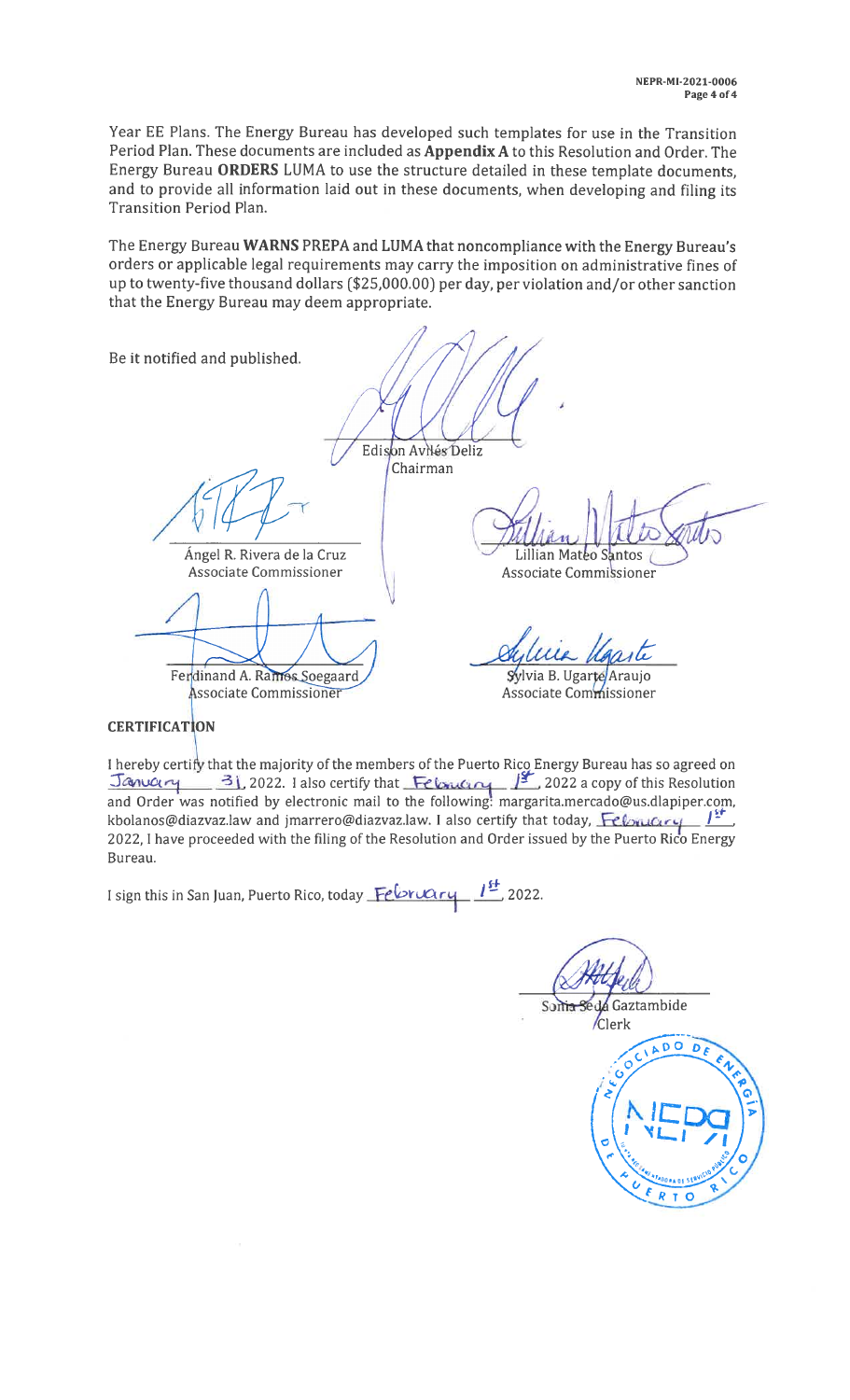## Page 1 of 6

## Energy Efficiency Transition Period Plan Template for Puerto Rico

## **Contents**

- **•** Transmittal Letter
- Table of Contents
- I. Overview of Transition Period Program Plan
- 2. Energy Efficiency Transition Period Portfolio and Program Summary: Tables and Charts
- 3. Program Descriptions
- 4. Program Management and Implementation Strategies
- 5. Reporting and Tracking Systems
- 6. Quality Assurance and Evaluation, Measurement, and Verification
- 7. Funding Sources and Cost Recovery Mechanism
- 8. Plan Compliance Information and Other Key Issues

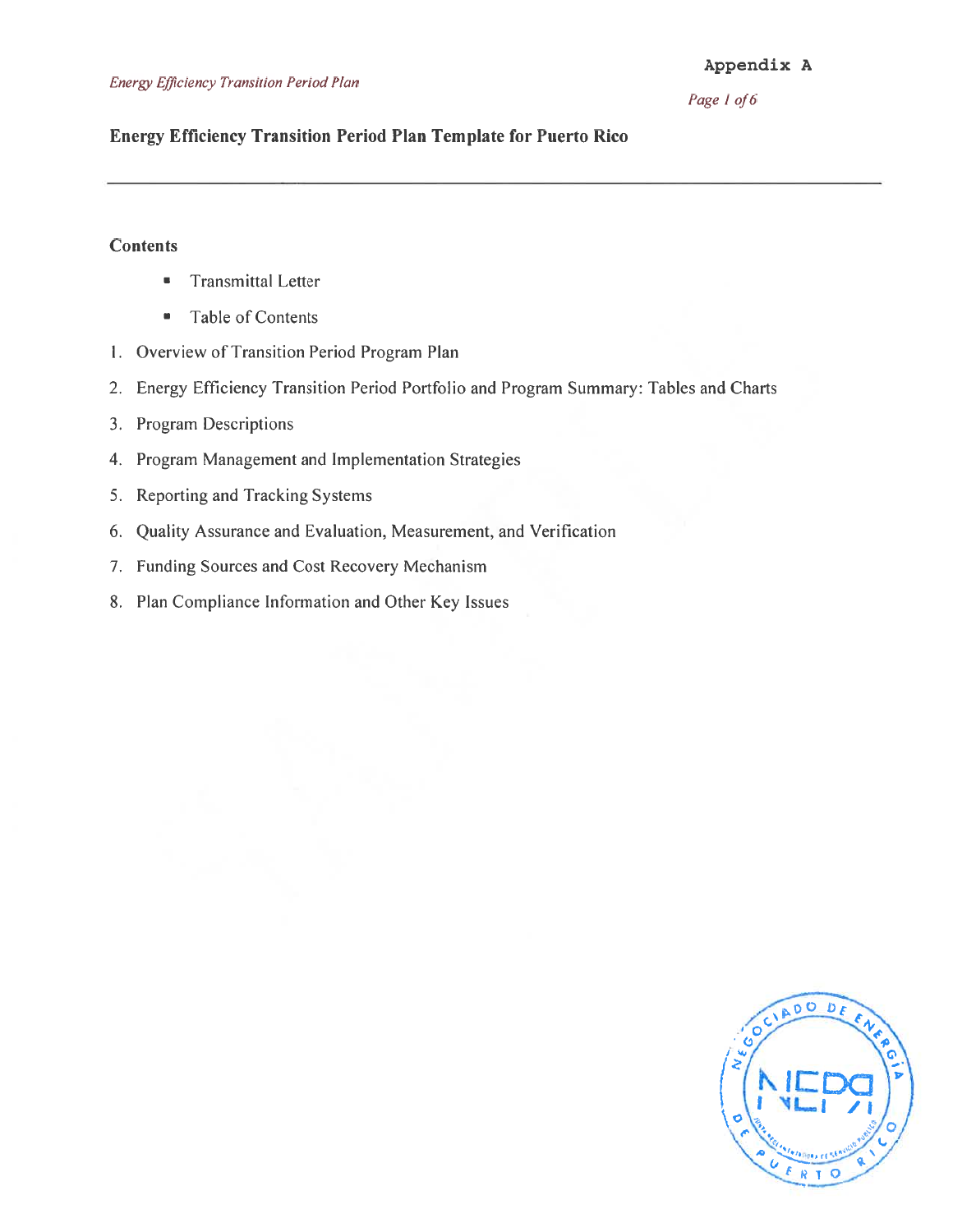# Energy Efficiency Transition Period Program Plan

A. Transmittal Letter - with reference to statutory and regulatory requirements and PREPA contact that PREB should contact for more information.

B. Table of Contents - including lists of tables and figures.

## 1. Overview of Energy Efficiency Transition Period Program Plan  $(-5$  pages)

(The objective of this section is to provide a high-level overview of the Transition Period Plan for Energy Efficiency)

- 1.1. Summary description of Transition Period Plan, Plan objectives, individual programs, and how Transition Period Plan fits with the utility's overall strategy to achieve energy efficiency goals and supports the development of programs in the first "full" three-year planning period to follow.
- 1.2. Summary description of process used to develop the Transition Period Plan and key assumptions used in preparing the Plan (e.g., consultations with stakeholders in the design and development of pilot and quick start programs).
- 1.3. Summary tables of savings goals and budget for individual Transition Period programs by market sector (see Tables 1 and 2).<sup>1</sup>
- 1.4. Summary of proposed funding source(s) and program implementation schedule.
- 1.5. Summary description of proposed performance targets for the portfolio.

### 2. Energy Efficiency Transition Period Portfolio/Program Summary: Tables and Charts

(The objective of this section is to provide a quantitative overview of the entire Transition Period Plan. The audience will be those who want to see the "numbers ", but not all the details.)

- 2.1. Summary information on Residential, Commercial/Industrial, Low-Income, Small Business, Government/Public Sector programs: Annual and Lifetime electricity savings and peak demand savings (see Table 3). $2$
- 2.2. Summary information on Budgets for each program, including a definition of each budget category (see Table 4).

## 3. Program Descriptions (2 to 3 pages per program)

<sup>&</sup>lt;sup>1</sup> Tables (and Charts) referenced in the template outline are located in a separate master spreadsheet (TO BE DEVELOPED by LUMA based on the attached Word file).

 $2A$  *project* is an activity or course of action involving one or multiple energy efficiency measures, at a single facility or site. A program is a group of projects, with similar characteristics and installed in similar applications. The *portfolio* consists of all programs in the residential and, commercial/industrial/agriculture market sectors. Programs that target low, incoure customers  $\sqrt{ }$ should be summarized (and are a subset of the residential market sector). Small business and government/public customers are a subset of commercial/Industrial market sector programs and should be described separately Governmental Public sector includes Federal, State, Municipal, and Local Government customers. <sup>I</sup> C DC '1LJ /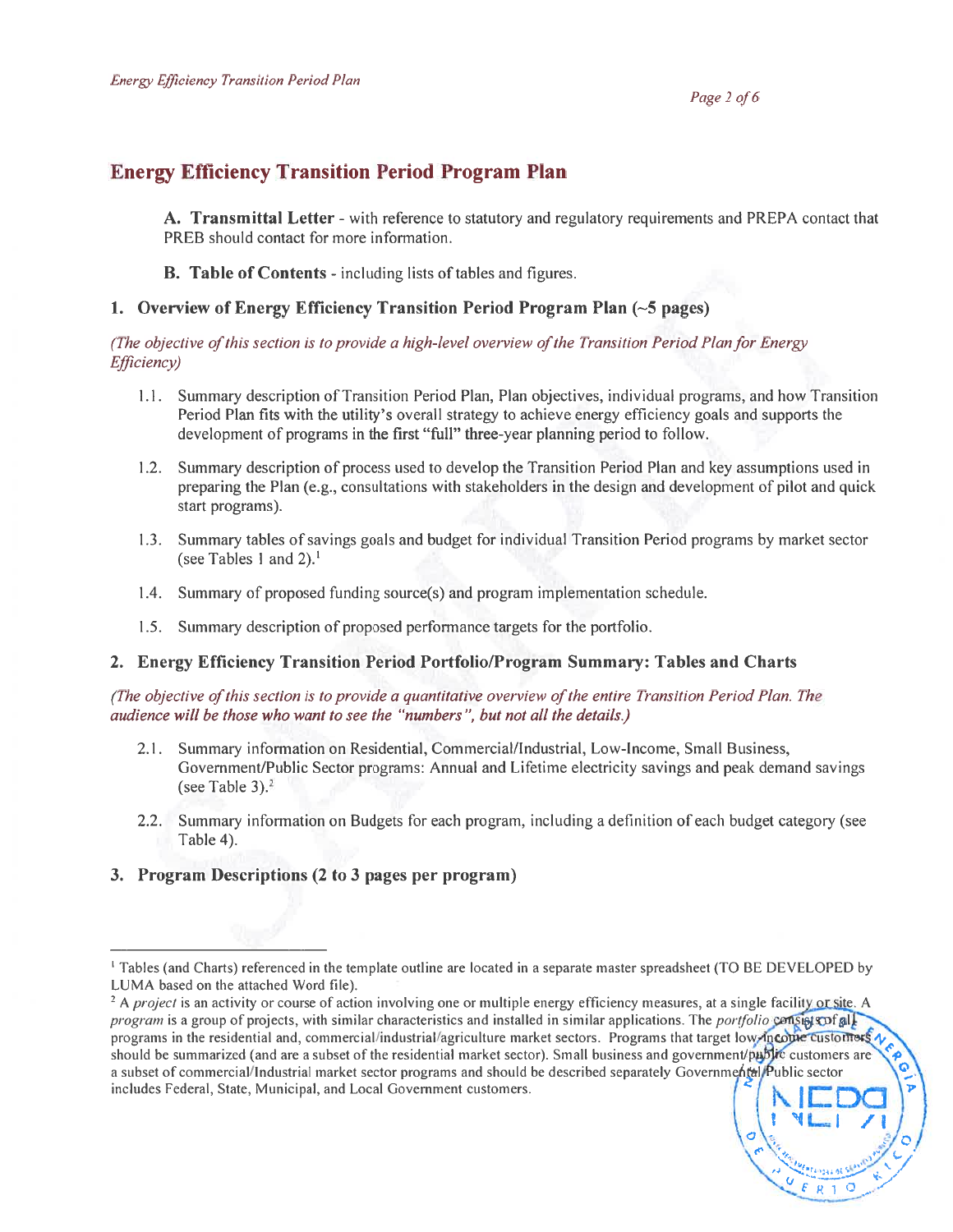#### Page 3 of 6

 $\left(\begin{array}{c} \right) \ \end{array}$ 

ADO

 $D_{\epsilon}$ Þ

 $\begin{array}{c}\n\therefore \\
U & E & R & D\n\end{array}$ 

k

### (The objective ofthis section is to provide detailed descriptions ofeach proposed program to be implemented during Transition Period)

- 3.1. Discuss criteria and process used for selection of programs:
- 3.2. For each Transition Period program include formatted descriptions organized under the following headings:
	- Program Category (i.e., Program Title/Name, Type (e.g., pilot, quick start, other EE program)
	- Program Description (e.g., services to be provided, eligible measures, implementation, and incentive strategy, including rationale for level and type of incentive)
	- Program Theory and Objectives (e.g., how program will achieve objectives)
	- Target customer population
	- Barriers (e.g., anticipated implementation barriers and how they will be addressed, risks) o Including marketing strategy, how PREPA will identify target customers,
	- Estimated Program Costs (include table with program budget by year)
	- Program time frame (e.g., start date with key schedule milestones)
	- Benefits: Estimated energy and peak demand savings targets for each program and the basis for these savings estimates (e.g., estimated participation by customers, deemed savings, deemed calculation methods); include tables with planned participants, total gross annual lifetime energy, peak demand savings, and lifetime gross GHG savings.
	- Identification of Evaluation, Measurement, and Verification (EM&V) procedures that will be implemented to determine whether program achieved its stated objectives
	- Other information deemed appropriate

## 4. Program Management and Implementation Strategies  $(-5$  pages)

## (The objective ofthis section is to provide detailed description ofhow PREPA plans to manage and implement programs)

- 4.1. Overview of Management and Implementation Strategies:
	- 4. <sup>1</sup> . <sup>I</sup> .Describe PREPA's strategic approach in developing the Transition Period Plan, including development of program metrics, communications, budgeting and financial management, program implementation, procurement, and program tracking and reporting. Include organization chart for PREPA management team responsible for implementing the Transition Period Plan.
	- 4.1 .2. Describe the types of services to be provided by Program Implementers (e.g., PREPA, LUMA, and any consultant or vendor employed by PREPA/LUMA to implement EE programs; describe proposed process to select contractors/vendors). Indicate which organizations will provide which services.<sup>3</sup>
	- 4.1.3. Describe how PREPA plans to address human resource and contractor resource constraints to ensure that adequate personnel and contractors are available to implement the Transition Period Program Plan successfully.
	- 4.1 .4. Provide implementation schedules with milestones and describe "early warning systems" that will be utilized to indicate progress towards achieving performance targets and whether they are likely to be met.

<sup>&</sup>lt;sup>3</sup> Examples of services to be offered by Program Implementers may include marketing, customer recruiting, fectmical assistance, demonstration projects, audits and/or installation of new efficiency measures, verification of,*installations*, and program evaluation.  $\binom{2}{k}$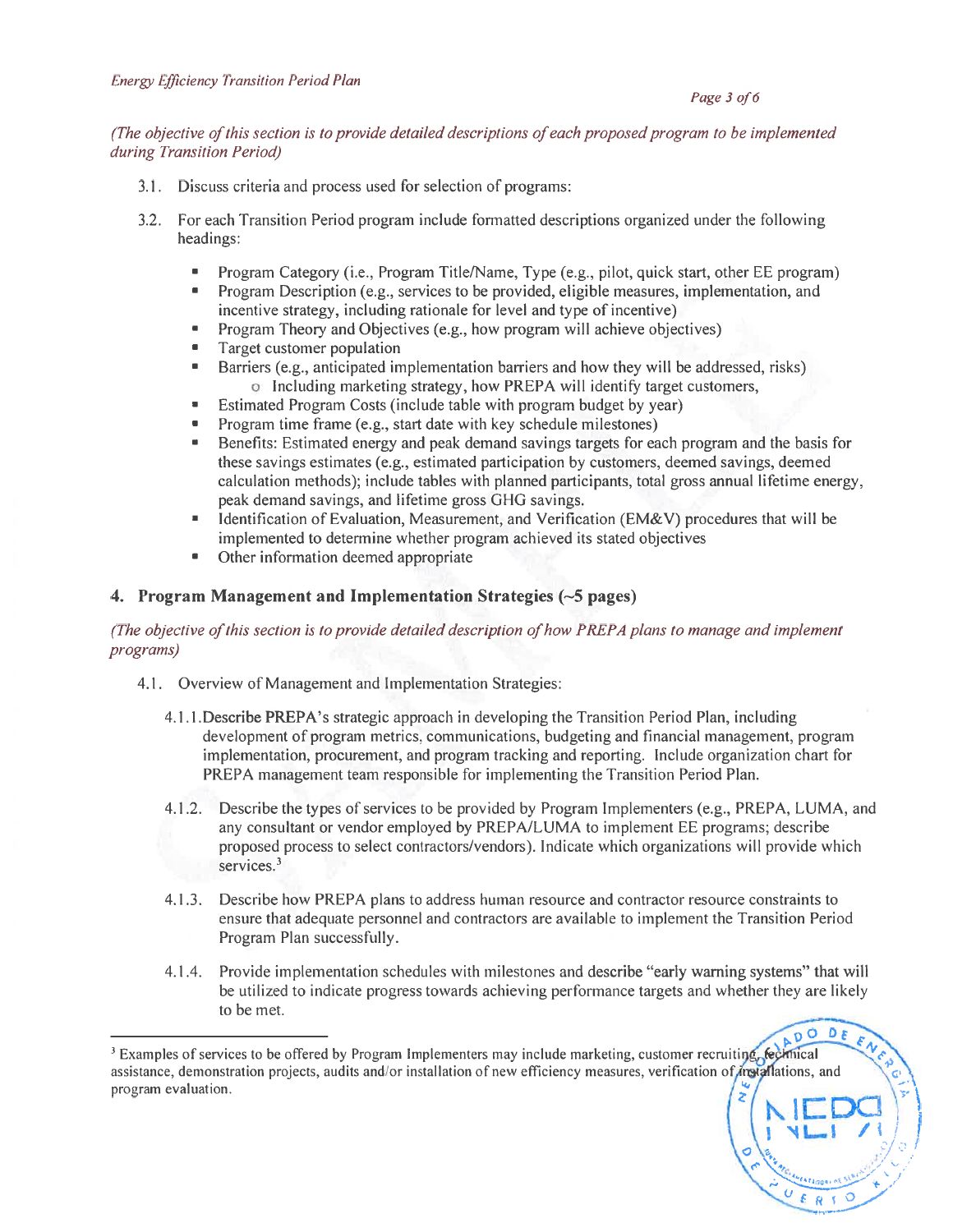#### Page 4 of 6

4.1 .5. Describe approach to overseeing the performance of Program Implementers (e.g., vendors, contractors) and how they can be managed to achieve results, within budget, and ensure customer satisfaction.

## 5. Reporting and Tracking Systems  $(5)$  pages)

(Objective ofthis section is to provide detailed description ofreporting and the critical data management and tracking systems that PREPA will need in order to implement programs and which PREB and EM& V contractor may need to access.)

- 5.1. Reporting:
	- 5.1.1. List Quarterly and Annual Reports that would be provided to PREB, the schedule for their delivery, and the intended contents.
	- 5.1.2. Describe data on Transition Period programs (e.g., installed measures and costs for projects) that would be available (including format and time frame of availability) for PREB review and audit.<sup>4</sup>
- 5.2. Project Management Tracking Systems:
	- 5.2.1. Provide brief overview of the data tracking system for managing and reporting measure, project, and program activities, status and performance during the Transition Period.
	- 5.2.2. Describe the software and data exchange format, and database structure PREPA will use for tracking participant and savings data. Provide examples of data fields captured.
	- 5.2.3. Describe access and mechanism for access by PREB and EM&V contractor.

### 6. Quality Assurance and Evaluation, Measurement and Verification (—5 pages)

(Objective of this section is to provide detailed description of how PREPA's quality assurance/quality control and verification process will be conducted and how this will integrate with EM&V contractor activities)

- 6.1. Quality Assurance/Quality Control:
	- 6.1.1. Describe PREPA's overall approach to quality assurance and quality control.
	- 6.1 .2. Describe procedures for measure and project installation verification, quality assurance and control, and savings documentation.
	- 6.1 .3. Describe process for collecting and addressing participating customer, contractor, and trade ally feedback (e.g., suggestions and complaints).
- 6.2. Describe any planned evaluations and how results will be used to improve programs. This includes the estimated budget for each planned evaluation as included in Table 4.
- 6.3. Describe strategy for coordinating with the EM&V contractor.
- 7. Funding Sources and Cost Recovery  $(\sim 2-3)$  pages with tables)

<sup>&</sup>lt;sup>4</sup> This should include information on measures, projects, programs, and portfolios.

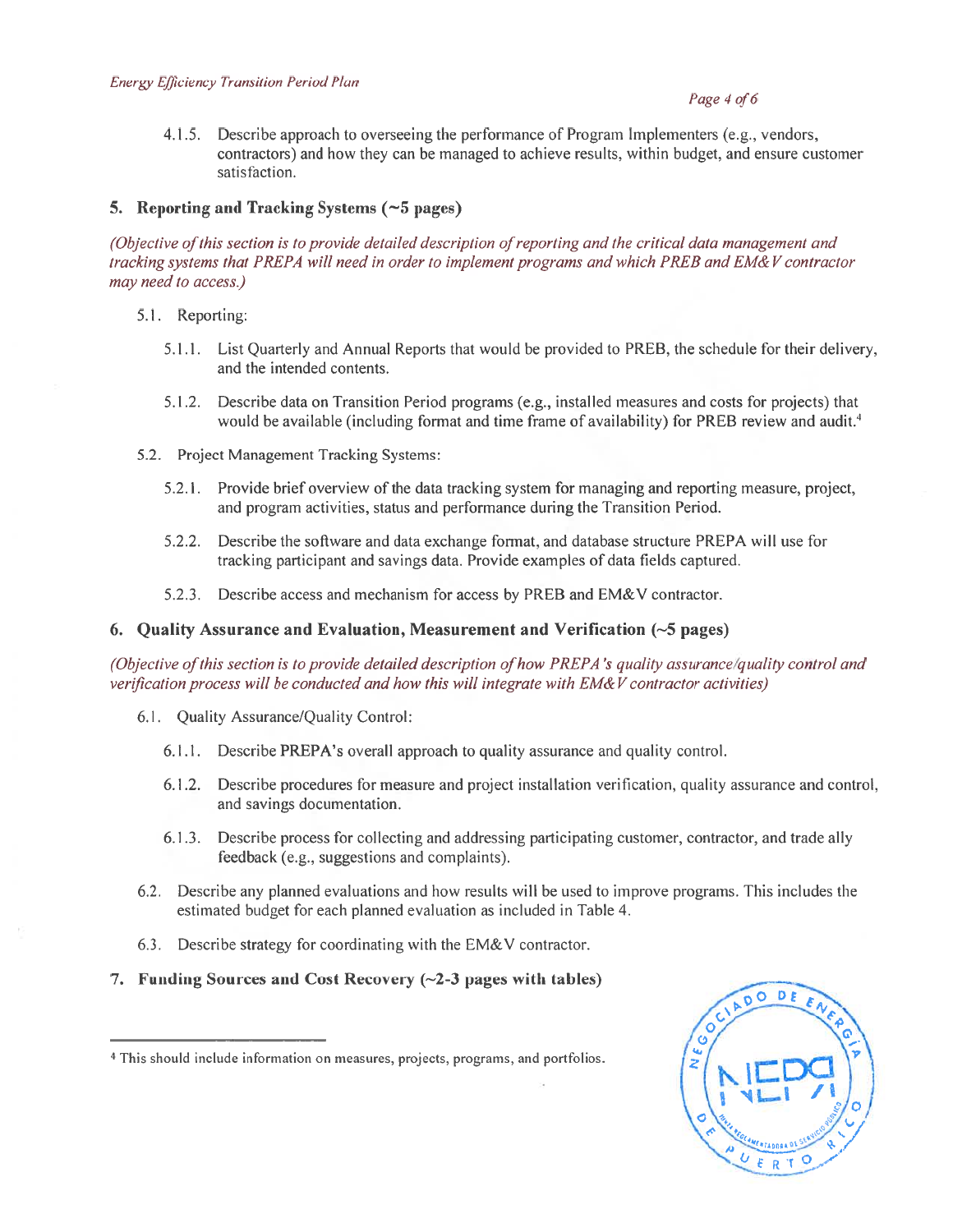#### Page 5 of 6

EN

UERT

(Objective of this section is to provide detailed description of proposed funding sources and cost recovery mechanism)

7.1. Describe PREPA's proposed funding sources and approach to cost recovery (see Table 5).

#### 8. Plan Compliance Information and Other Key Issues  $(-5-8)$  pages)

(Objective of this section is to highlight specific areas or issues in Transition Period Plan that PREB can readily review. Examples include miscellaneous compliance items required in legislation and key policy issues that PREB wants PREPA to be aware of in their Transition Program Plan.)

- 8.1. Key Compliance and/or EE Policy Issues.
	- 8.1 .1. Describe how the Transition Period Plan will contribute to achieving Puerto Rico's long-term energy efficiency savings goals.
	- 8.1 .2. Describe PREPA's approach to market transformation, building the capacity of the energy efficiency services industry (e.g. contractors, vendors, architects/engineers), and using energy efficiency to provide grid services and achieve demand flexibility and resilience.
	- 8.1 .3. Describe how the individual Transition Period Programs will leverage and utilize other financial resources, including funds from other public and private sector energy efficiency programs.
	- 8.1.4. Describe how the Transition Period programs will address consumer education on energy efficiency, conservation and demand response measures/strategies and solar and solar photovoltaic systems.
	- 8.1 .5. Describe how the Transition Period efficiency programs will be coordinated with demand response programs.
	- 8. <sup>1</sup> .6. Describe how the utility will provide the public with information about the results from the Transition Period programs.

#### Tables for PREPA Transition Period Plan

#### **Contents**

- The attached WORD file presents a draft of potential tables that should be included in the Transition Period Plan: (See Attached WORD file).
- PREPA may create a master excel spreadsheet that can be uploaded on the PREB website. PREPA are directed to develop and/or use the master spreadsheet when populating the following tables (OPTIONAL).
- Table 1: Energy and Peak Demand Savings by Market Sector for Transition Period Programs  $0<sup>o</sup>$ DE
- Table 2: Program Budget by Market Sector for Transition Period Program
- **Table 3: Energy and Peak Demand Savings for Transition Period: Individual Programs**
- Table 4: Program Budget for Transition Period: Individual Programs and Activities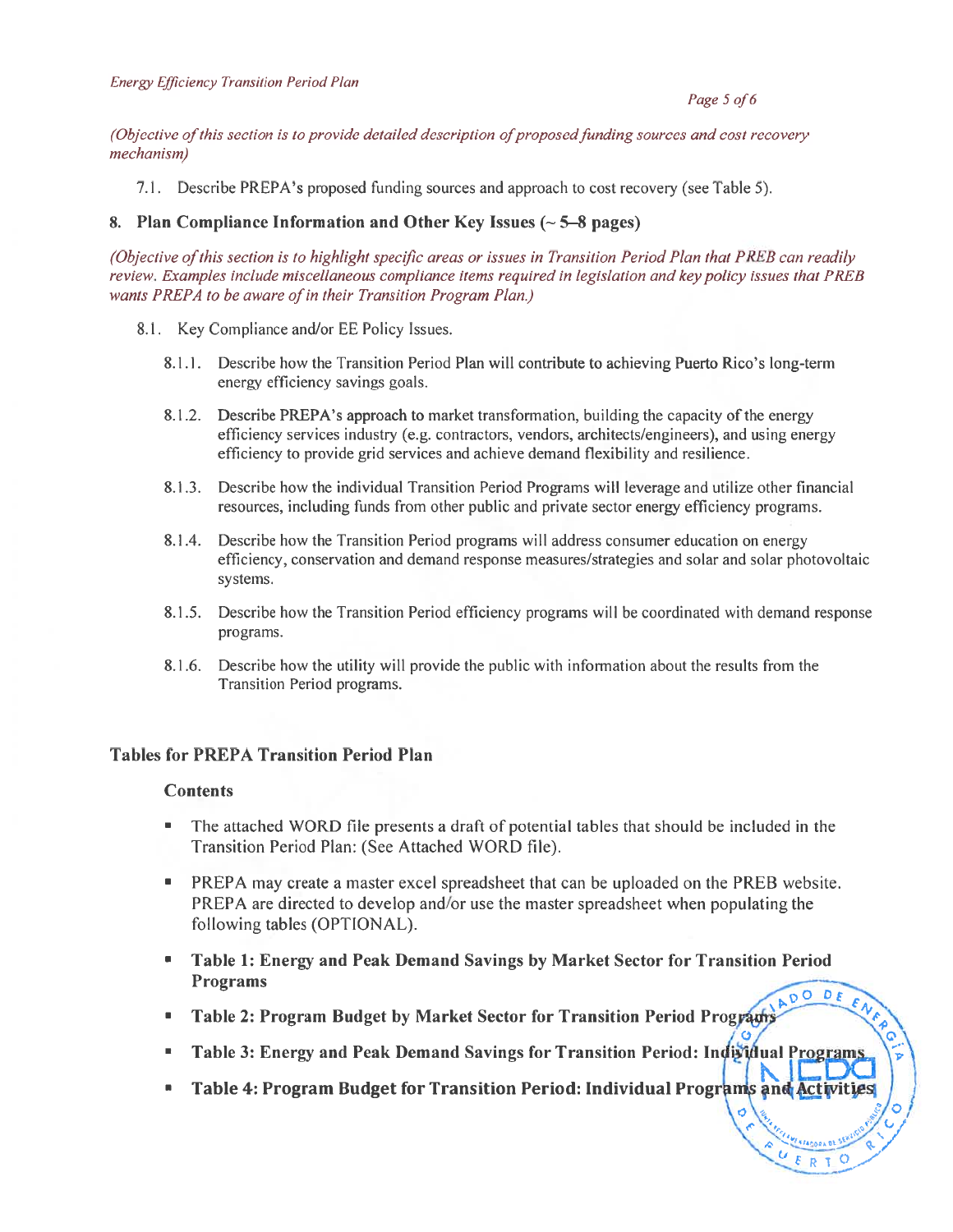# **Table 5: Funding Sources and Cost Recovery**

# Chart 1: Gantt Chart of Program Schedule Summary

- $\circ$  Chart will be formatted to fit on one 8 $\frac{1}{2}$  11 page
- o It will use color to differentiate schedule items
- o The chart will include:
	- Start and completion dates for the launch and close of each Transition Period EE program
	- Dates at which PREPA will provide annual program reports to PREB

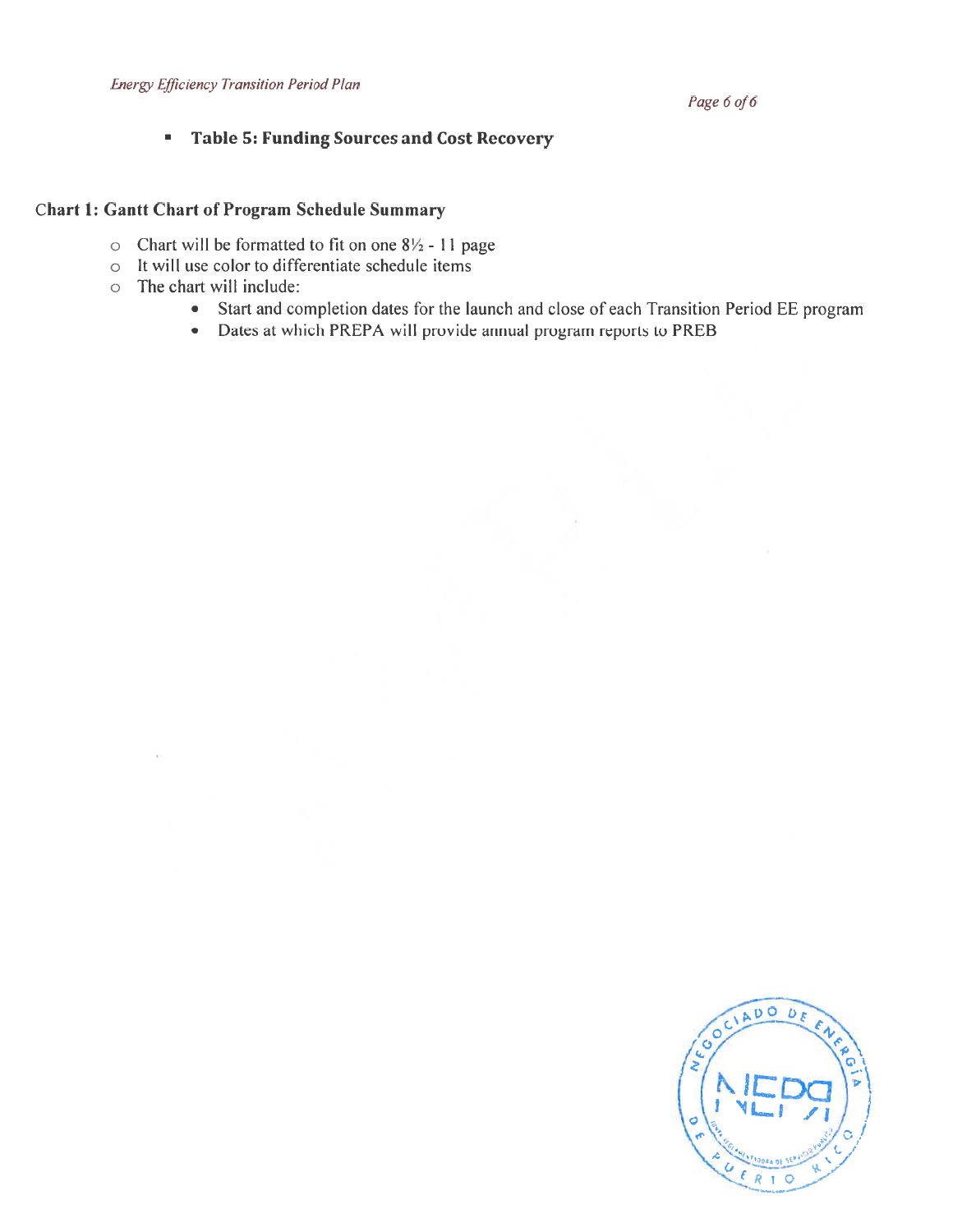| <b>Market Sector</b>         | Program            | Program          | Program          | Program          | Program         | Program          |
|------------------------------|--------------------|------------------|------------------|------------------|-----------------|------------------|
|                              | <b>Year 2022</b>   | <b>Year 2022</b> | <b>Year 2022</b> | <b>Year 2023</b> | Year            | <b>Year 2023</b> |
|                              |                    |                  |                  |                  | 2023            |                  |
|                              | <b>Annual Year</b> | <b>Lifetime</b>  | Peak             | Annual           | <b>Lifetime</b> | Peak             |
|                              | Electricity        | Electricity      | Demand           | Electricity      | Electricity     | Demand           |
|                              | <b>Savings</b>     | <b>Savings</b>   | <b>Savings</b>   | <b>Savings</b>   | <b>Savings</b>  | <b>Savings</b>   |
|                              | (MWh)              | (MWh)            | (kW)             | (MWh)            | (MWh)           | (kW)             |
| <b>Residential Sector</b>    |                    |                  |                  |                  |                 |                  |
|                              |                    |                  |                  |                  |                 |                  |
| Low-Income (as               |                    |                  |                  |                  |                 |                  |
| subset of                    |                    |                  |                  |                  |                 |                  |
| Residential)                 |                    |                  |                  |                  |                 |                  |
| Commercial,                  |                    |                  |                  |                  |                 |                  |
| <b>Industrial and</b>        |                    |                  |                  |                  |                 |                  |
| <b>Agriculture (C&amp;I)</b> |                    |                  |                  |                  |                 |                  |
| <b>Sector</b>                |                    |                  |                  |                  |                 |                  |
| <b>Small Business (as</b>    |                    |                  |                  |                  |                 |                  |
| subset of C&I)               |                    |                  |                  |                  |                 |                  |
| Government/Public            |                    |                  |                  |                  |                 |                  |
| (as subset of C&I)           |                    |                  |                  |                  |                 |                  |
| Portfolio of                 |                    |                  |                  |                  |                 |                  |
| <b>Programs: Total</b>       |                    |                  |                  |                  |                 |                  |

#### Table 1: Energy and Peak Demand Savings by Market Sector for Transition Period Programs

Notes:

1) Report gross electricity and peak demand savings in year 1 and 2 of program and for lifetime savings.

2) Low-Income: Programs that target low-income customers are <sup>a</sup> subset of residential market sector and should be reported separately.

3) Small Business and Government/Public: Programs that target small business and government/public sector customers are a subset of the commercial/industrial/agriculture market sector and should be reported separately.

**NEGO**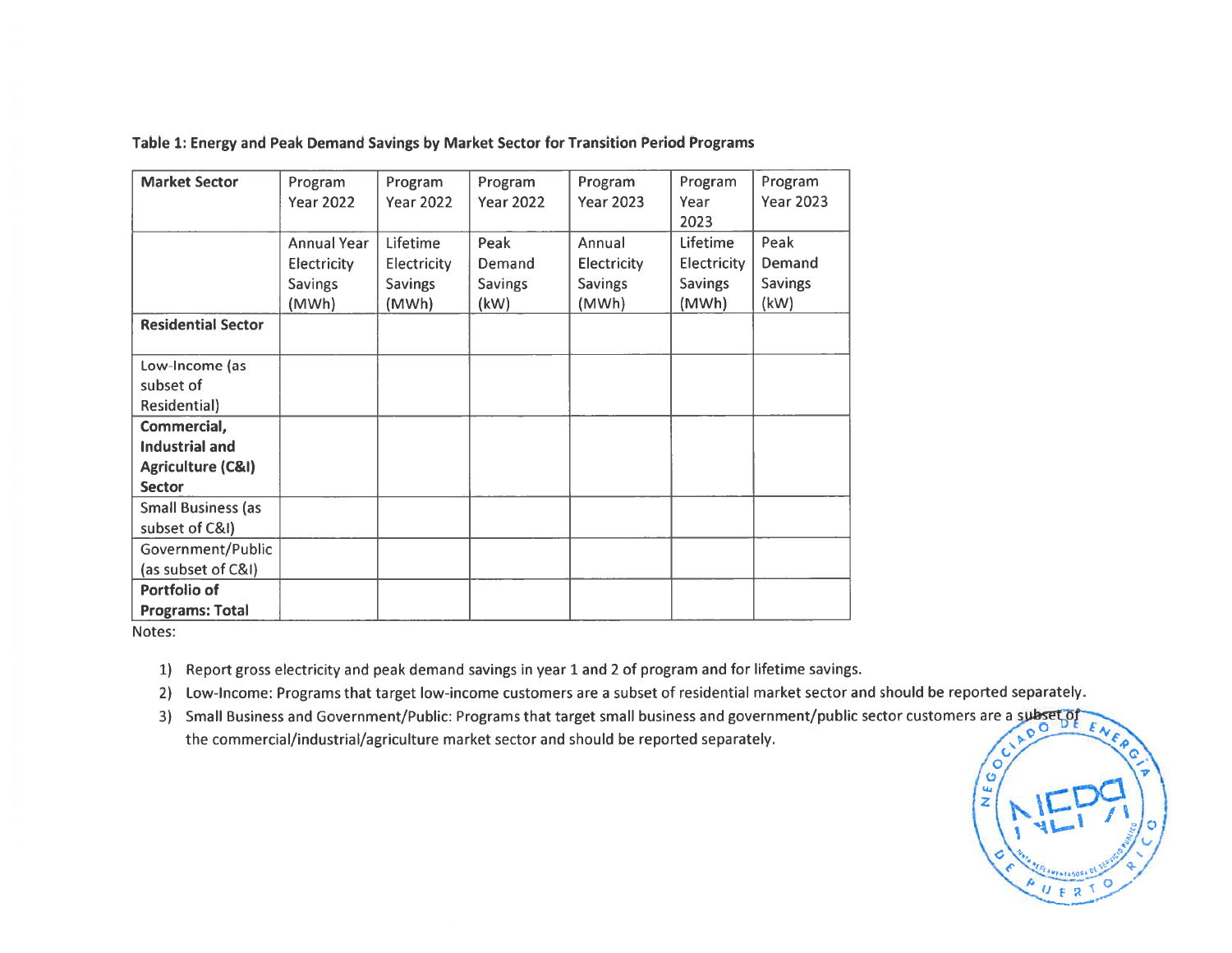#### Table 2: Program Budget by Market Sector for Transition Period Programs

| <b>Market Sector</b>                                           | Program Year<br>2022                                        | Program Year<br>2022                  | Program<br><b>Year 2022</b>                               | Program Year<br>2023                                        | Program<br><b>Year 2023</b>          | Program<br><b>Year 2023</b>                                |
|----------------------------------------------------------------|-------------------------------------------------------------|---------------------------------------|-----------------------------------------------------------|-------------------------------------------------------------|--------------------------------------|------------------------------------------------------------|
|                                                                | Program<br>Implementation<br><b>Budget</b><br>(Million \$)1 | Participant<br>costs<br>(Million \$)2 | <b>Utility</b><br>Performance<br>Incentive<br>(Million S) | Program<br>Implementation<br><b>Budget</b><br>(Million \$)1 | Participant<br>costs<br>(Million \$) | <b>Utility</b><br>Performance<br>Incentive<br>(Million \$) |
| <b>Residential Sector</b>                                      |                                                             |                                       |                                                           |                                                             |                                      |                                                            |
| Low-Income<br>۰                                                |                                                             |                                       |                                                           |                                                             |                                      |                                                            |
| <b>Commercial/Industrial and</b><br><b>Agricultural Sector</b> |                                                             |                                       |                                                           |                                                             |                                      |                                                            |
| <b>Small Business</b><br>$\bullet$                             |                                                             |                                       |                                                           |                                                             |                                      |                                                            |
| Government/Public<br>٠                                         |                                                             |                                       |                                                           |                                                             |                                      |                                                            |
| <b>Portfolio of Programs: Total</b>                            |                                                             |                                       |                                                           |                                                             |                                      |                                                            |

1. Program Implementation budget include administration, rebates to customers or contractors, marketing, and EM&V

- 2. Participant costs include customer share of total project costs; costs incurred by customers to implement measures in <sup>a</sup> project.
- 3. Low-Income: Programs that target low-income customers are <sup>a</sup> subset of residential market sector and should be reported separately
- 4. Small Business and Government/Public: Programs that target small business and government/public sector customers are <sup>a</sup> subset of the commercial/industrial/agriculture market sector and should be reported separately.

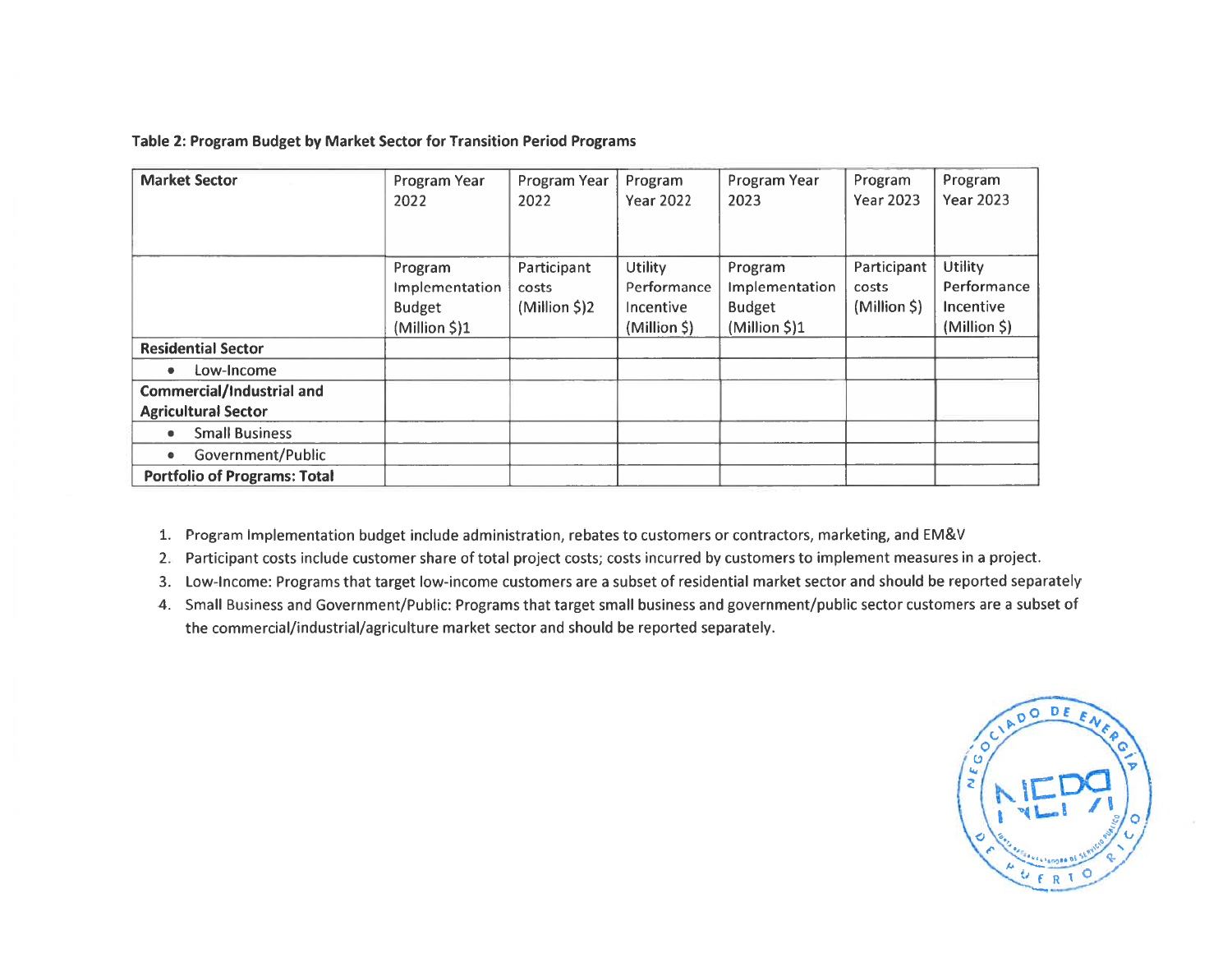| <b>Individual</b> | Program Year   | Program         | Program Year | Program Year      | Program          | Program Year |
|-------------------|----------------|-----------------|--------------|-------------------|------------------|--------------|
| Program           | 2022           | Year            | 2022         | 2023              | <b>Year 2023</b> | 2023         |
|                   |                | 2022            |              |                   |                  |              |
|                   | First-Year     | <b>Lifetime</b> | Peak         | <b>First Year</b> | <b>Lifetime</b>  | Peak         |
|                   | Annual         | Electricity     | Demand       | Annual            | Electricity      | Demand       |
|                   | Electricity    | <b>Savings</b>  | Savings (kW) | Electricity       | <b>Savings</b>   | Savings (kW) |
|                   | <b>Savings</b> | (MWh)           |              | <b>Savings</b>    | (MWh)            |              |
|                   | (MWh)          |                 |              | (MWh)             |                  |              |
| Program 1         |                |                 |              |                   |                  |              |
| Program 2         |                |                 |              |                   |                  |              |
| Program 3         |                |                 |              |                   |                  |              |
|                   |                |                 |              |                   |                  |              |
|                   |                |                 |              |                   |                  |              |
|                   |                |                 |              |                   |                  |              |
|                   |                |                 |              |                   |                  |              |
|                   |                |                 |              |                   |                  |              |

Table 3: Energy and Peak Demand Savings for Transition Period: Individual Programs

Notes:

Energy Savings — Report First Year Annual and Lifetime energy savings in year 1 and 2 of program (Gross Savings)

Peak Demand Savings – Gross savings in year 1 and 2 of program

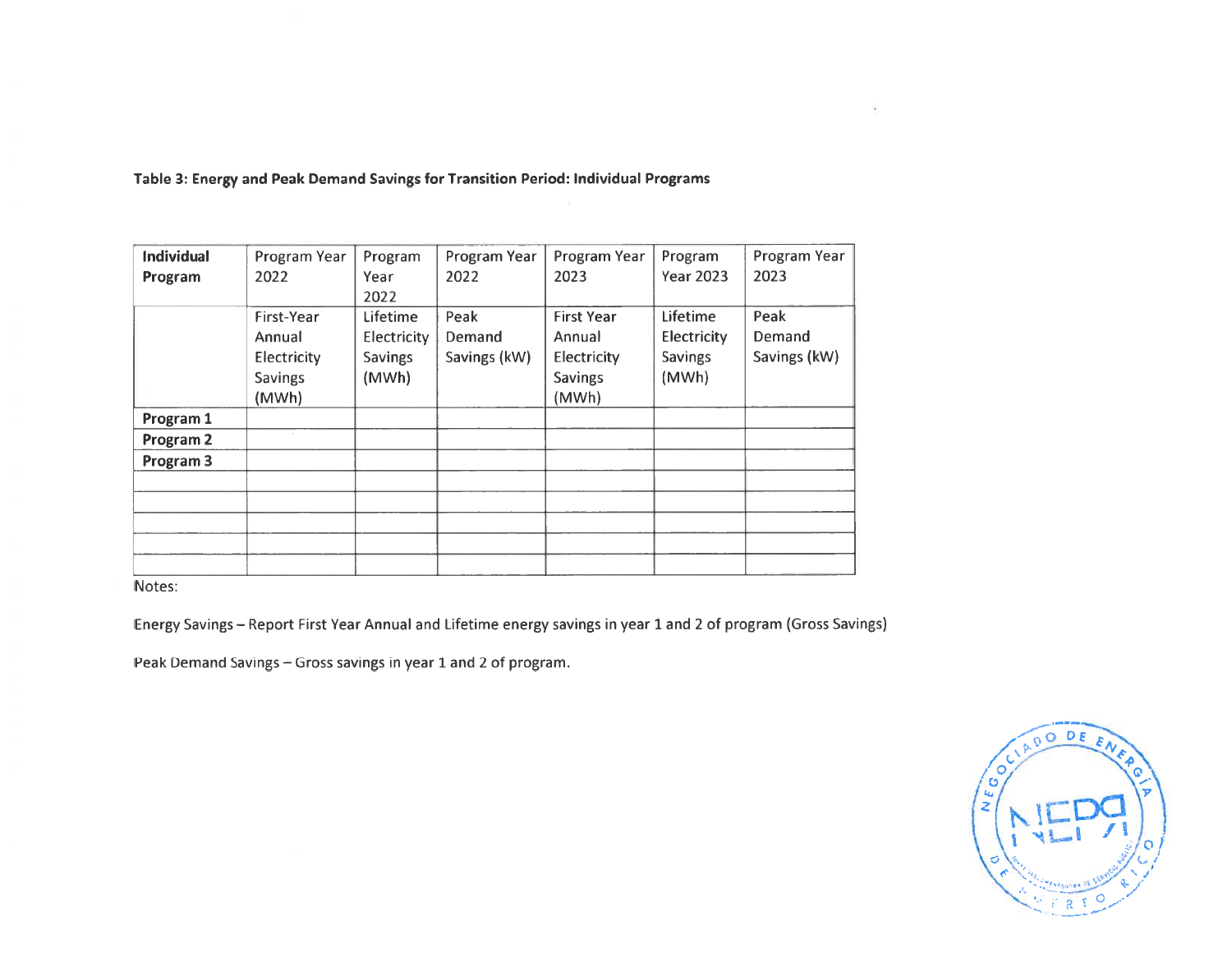Table 4: Program Budget for Transition Period: Individual Programs and Activities

| Plan Year<br>2022     | Pgm<br><b>Planning</b><br>and<br>Administrat<br>ion (PP&A) | Participant<br><b>Incentives</b> | Marketing | Sales, TA and<br><b>Training</b> | EVM&V | <b>Utility</b><br>Performance<br>Incentive | Total<br>Program<br><b>Budget</b> |
|-----------------------|------------------------------------------------------------|----------------------------------|-----------|----------------------------------|-------|--------------------------------------------|-----------------------------------|
| Residential           |                                                            |                                  |           |                                  |       |                                            |                                   |
| Sector                |                                                            |                                  |           |                                  |       |                                            |                                   |
| Program 1             | \$                                                         | \$                               | \$        | \$                               | \$    | \$                                         | \$                                |
| Program 2             |                                                            |                                  |           |                                  |       |                                            |                                   |
| <b>C&amp;I Sector</b> |                                                            |                                  | \$        |                                  |       |                                            | \$                                |
| Program 3             |                                                            |                                  |           |                                  |       |                                            |                                   |
| Program 4             |                                                            |                                  |           |                                  |       |                                            |                                   |
| Total                 |                                                            |                                  |           |                                  |       |                                            |                                   |
| Portfolio of          |                                                            |                                  |           |                                  |       |                                            |                                   |
| Programs              |                                                            |                                  |           |                                  |       |                                            |                                   |

Notes:

- 1) Program Planning and Administration includes internal labor (for FTEs working on EE programs), employee expenses, materials, and overhead, vendor-related expenses and legal
- 2) Participant Incentives includes rebates to customers, interest rate buy-downs, mid-stream/up-stream incentives, below-market financing
- 3) Marketing included funds spen<sup>t</sup> by PREPA on marketing programs
- 4) Sales, Technical Assistance & Training includes funds spen<sup>t</sup> on actions like contractor/vendor training, industry technical assistance
- 5) Evaluation, Measurement, and Verification (EM&V) includes costs of market assessment, impact and process evaluations
- 6) Performance Incentive include proposed maximum performance incentive that could be earned by PREPA (LUMA)

It is possible that some programs may be non-resource acquisition programs (i.e., residential marketing, C&I marketing). In this case these programs would not have budgets for all these categories. However, cross-cutting budgets like labor, marketing, and EM&V could be allocated across all applicable programs, or across programs within <sup>a</sup> specific market sector. \,\\